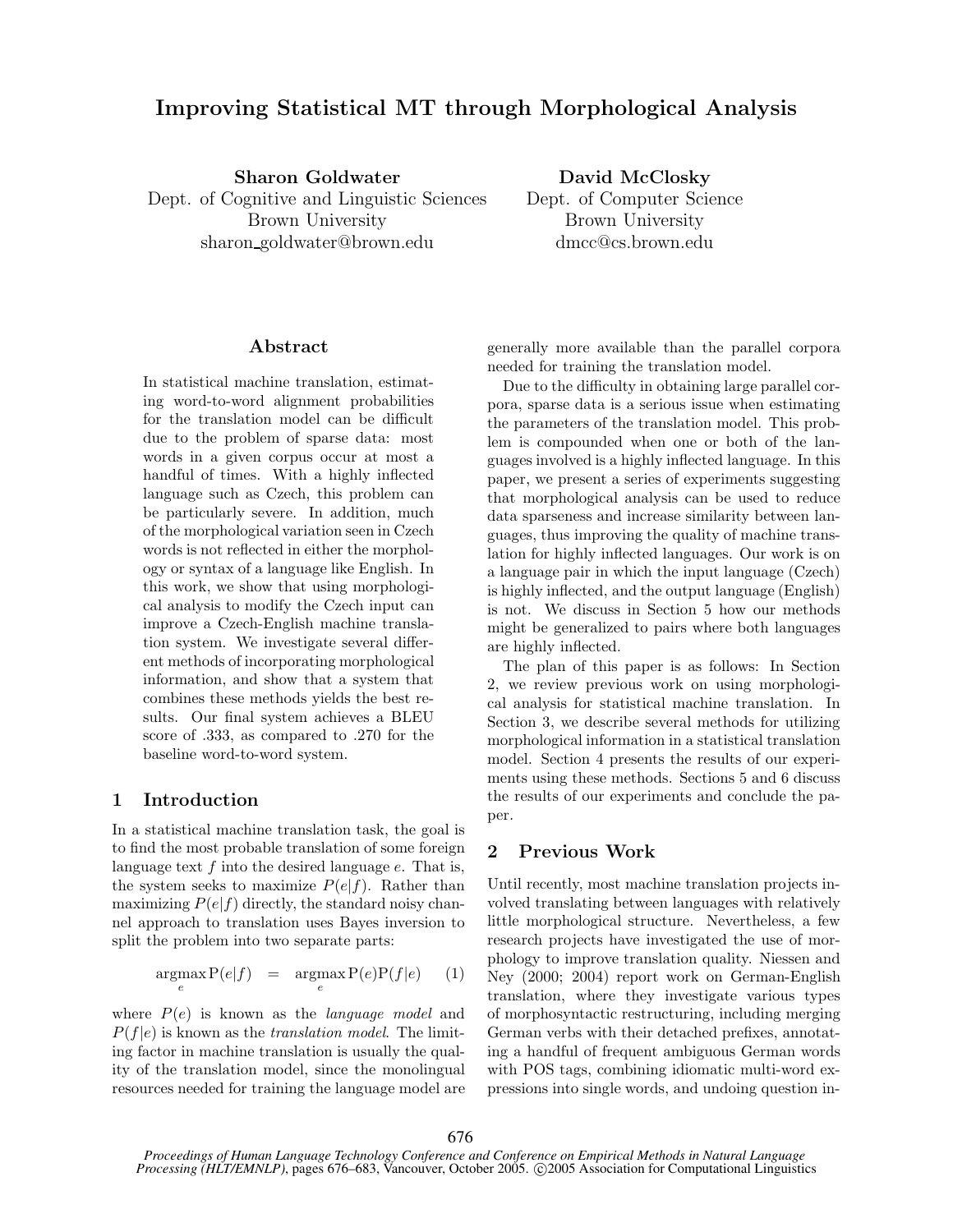version and do-insertion in both German and English. In addition, Niessen and Ney (2004) decompose German words into a hierarchical representation using lemmas and morphological tags, and use a MaxEnt model to combine the different levels of representation in the translation model. The results from these papers indicate that on corpus sizes up to 60,000 parallel sentences, the restructuring operations yielded a large improvement in translation quality, but the morphological decomposition provided only a slight additional benefit. However, since German is not as morphologically complex as Czech, we might expect a larger benefit from morphological analysis in Czech.

Another project utilizing morphological analysis for statistical machine translation is described by Lee (2004). Lee's system for Arabic-English translation takes as input POS-tagged English and Arabic text, where the Arabic words have been pre-segmented into stems and affixes. The system performs an initial alignment of the Arabic morphemes to the English words. Based on the consistency of the English POS tag that each Arabic morpheme aligns to, the system determines whether to keep that morpheme as a separate item, merge it back onto the stem, or delete it altogether. In addition, multiple occurrences of the determiner Al within a single Arabic noun phrase are deleted (i.e. only one occurrence is allowed). Using a phrase-based translation model, Lee found that Al-deletion was more helpful than the rest of the morphological analysis. Also, Al-deletion helped for training corpora up to 3.3 million sentences, but the other morphological analysis helped only on the smaller corpus sizes (up to 350,000 parallel sentences). This result is consistent with anecdotal evidence suggesting that morphological analysis becomes less helpful as corpus sizes increase. However, since parallel corpora of hundreds of thousands of sentences or more are often difficult to obtain, it would still be worthwhile to develop a method for improving systems trained on smaller corpora.

Previous results on Czech-English machine translation suggest that morphological analysis may be quite productive for this highly inflected language where there is only a small amount of closely translated material. Cmejrek et al.  $(2003)$ , while not focusing on the use of morphology, give results indicating that lemmatization of the Czech input improves BLEU score relative to baseline. These results support the earlier findings of Al-Onaizan et al. (1999), who used subjective scoring measures. Al-Onaizan et al. measured translation accuracy not only for lemmatized input, but for an input form they refer to as Czech'. Czech' is intended to capture many of the morphological distinctions of English, while discarding those distinctions that are Czech-specific. The Czech' input was created by distinguishing the Czech lemmas for singular and plural nouns, different verb tenses, and various inflections on pronouns. Artificial words were also added automatically in cases where syntactic information in the Czech parse trees indicated that articles, pronouns, or prepositions might be expected in English. The transformation to Czech' provided a small additional increase in translation quality over basic lemmatization.

The experiments described here are similar to those performed by Al-Onaizan et al. (1999), but there are several important differences. First, we use no syntactic analysis of the Czech input. Our intent is to determine how much can be gained by a purely morphological approach to translation. Second, we present some experiments in which we modify the translation model itself to take advantage of morphological information, rather than simply transforming the input. Finally, our use of BLEU scores rather than subjective measurements allows us to perform more detailed evaluation. We examine the effects of each type of morphological information separately.

# 3 Morphology for MT

Morphological variations in Czech are reflected in several different ways in English. In some cases, such as verb past tenses or noun plurals, morphological distinctions found in Czech are also found in English. In other instances, English may use function words to express a meaning that occurs as a morphological variant in Czech. For example, genitive case marking can often be translated as of and instrumental case as by or with. In still other instances, morphological distinctions made in Czech are either completely absent in English (e.g. gender on common nouns) or are reflected in English syntax (e.g. many case markings). Handling these correspondences between morphology and syntax requires analysis above the lexical level and is therefore beyond the scope of this paper. However, morphological analysis of the Czech input can potentially be used to improve the translation model by exploiting the other types of correspondences we have mentioned.

Before we describe how this can be done, it is important to clarify the kind of morphological analysis we assume in our input. Our data comes from the Prague Czech-English Dependency Treebank (PCEDT) (Hajič, 1998; Čmejrek et al., 2004), the Czech portion of which has been fully annotated with morphological information. Each Czech word in the corpus is associated with an analysis containing the word's lemma and a sequence of morphological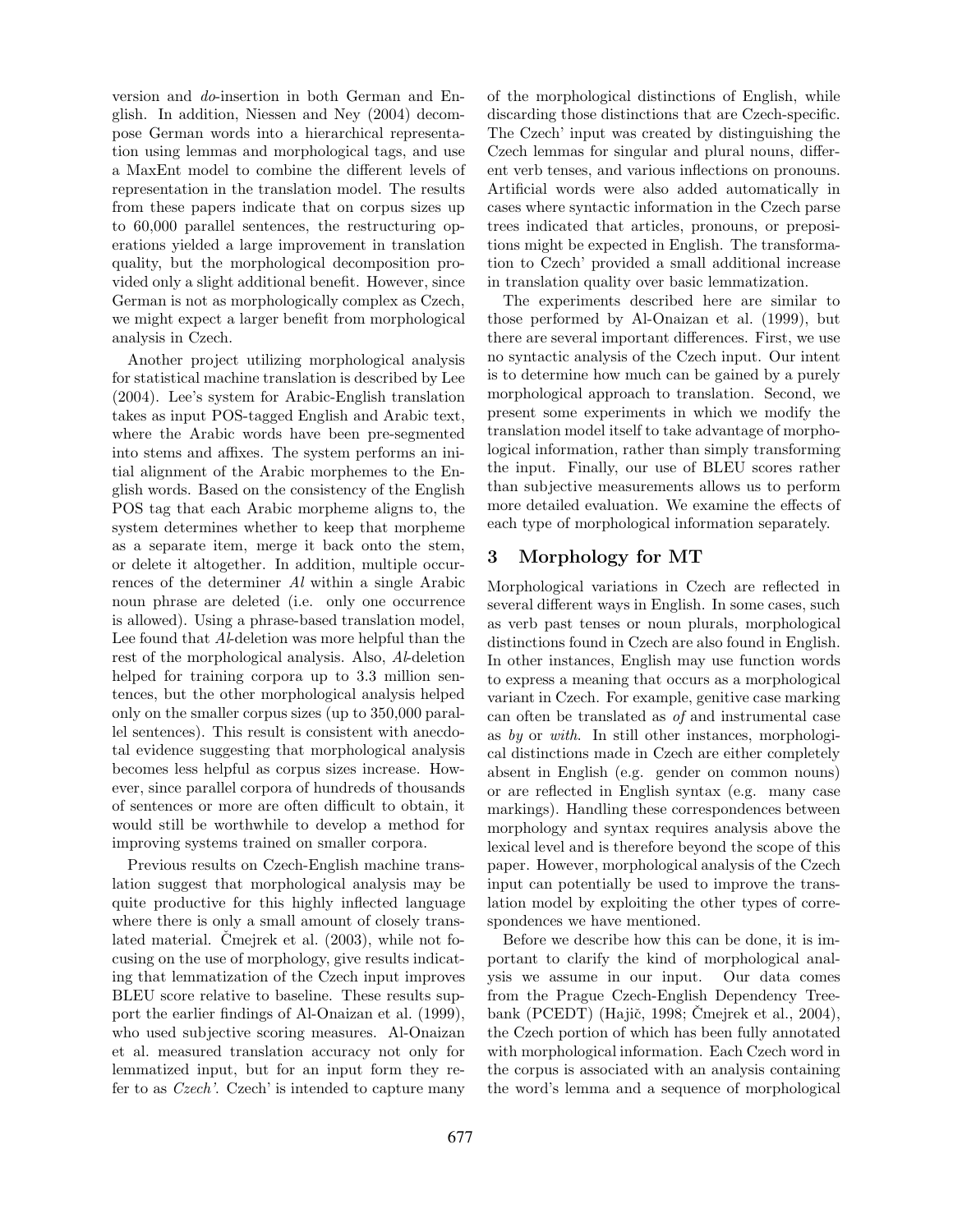Pro/pro/RR--4--------- někoho/někdo/PZM-4---------by/být/Vc-X---3------její/jeho/PSZS1FS3------provedení/provedení/NNNS4-----A---mělo/mít/VpNS---XR-AA--smysl/smysl/NNIS4-----A---- ././Z:-------------

Figure 1: A sentence from the PCEDT corpus. Each token is followed by its lemma and a string giving the values of up to 15 morphological tags. Dashes indicates tags that are not applicable for a particular token. This sentence corresponds to the English sentence It would make sense for somebody to do it.

tags. These tags provide values along several morphological dimensions, such as part of speech, gender, number, tense, and negation. There are a total of 15 dimensions along which words may be characterized, although most words have a number of dimensions unspecified. An example sentence from the Czech corpus is shown in Figure 1.

In what follows, we describe four different ways that the Czech lemma and tag information can be used to modify the parameters of the translation model. The first three of these are similar to the work of Al-Onaizan et al. (1999) and involve transformations to the input data only. The assumptions underlying the word alignment model  $P(f_j|e_i)$  (where  $f_i$  and  $e_i$  are individual words in an aligned sentence pair) are maintained. The fourth method of incorporating morphological information is novel and changes the alignment model itself.

#### 3.1 Lemmas

A very simple way to modify the input data using morphological information is by replacing each wordform with its associated lemma (see Figure 2). Based on previous results (Al-Onaizan et al., 1999; Cmejrek et al.,  $2003$ ), we expected that this transformation would lead to an improvement in translation quality due to reduction of data sparseness. However, since lemmatization does remove some useful information from the Czech wordforms, we also tried two alternative lemmatization schemes. First, we tried lemmatizing only certain parts of speech, leaving other parts of speech alone. We reasoned that nouns, verbs, and pronouns all carry inflectional morphology in English, so by lemmatizing only the other parts of speech, we might retain some of the benefits of full lemmatization without losing as much information. We also tried lemmatizing all parts of speech except pronouns, which are very common and

therefore should be less affected by sparse data problems.

As a second alternative to full lemmatization, we experimented with lemmatizing only the less frequent wordforms in the corpus. This allows the translation system to use the full wordform information from more frequent forms, where sparse data is less of a problem.

To determine whether knowledge of lemmas was actually necessary, we compared lemmatization with word truncation. We truncated each wordform in the data after a fixed number of characters, as suggested by Och (1995).

### 3.2 Pseudowords

As discussed earlier, much of the information encoded in Czech morphology is encoded as function words in English. One way to reintroduce some of the information lost during Czech lemmatization is by using some of the morphological tags to add extra "words" to the Czech input. In many cases, these pseudowords will also increase the correspondence of English function words to items in the Czech input. In our system, each pseudoword encodes a single morphological tag (feature/value pair), such as PER<sub>1</sub> ('first person') or TEN<sub>F</sub> ('future tense'). Figure 2 shows a Czech input sentence after generating pseudowords for the person feature on verbs.

We expected that the class of tags most likely to be useful as pseudowords would be the person tags, because Czech is a pro-drop language. Using the person tags as pseudowords should simulate the existence of pronouns for the English pronouns to align to. We also expected that negation (which is expressed on verbs in Czech) would be a useful pseudoword, and that case markings might also be helpful since they sometimes correspond to prepositions in English, such as of, with, or to.

# 3.3 Modified Lemmas

In some cases, such as the past tense, Czech morphology is likely to correspond not to a function word in English, but rather to English inflectional morphology. In order to capture this kind of phenomenon, we experimented with concatenating the Czech morphological tags onto their lemmas instead of inserting them as separate input tokens. See Figure 2 for an example. This concatenation creates distinctions between some lemmas, which will ideally correspond to morphological distinctions made in English. Although this transformation splits the Czech data (relative to pure lemmatization), it still suppresses many of the distinctions made in the full Czech wordforms. We expected that number mark-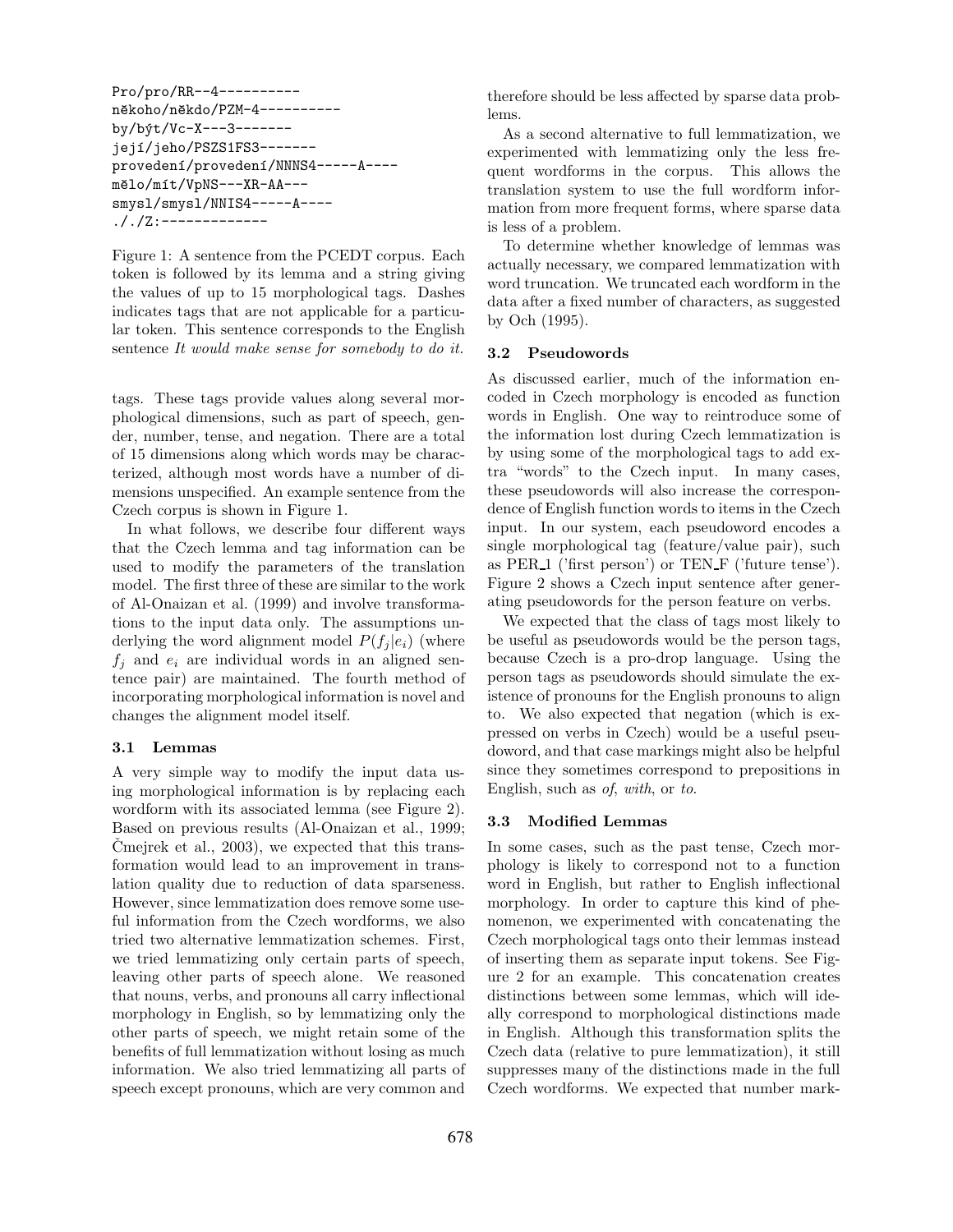| Words:           | Pro někoho by její provedení mělo smysl.                                |  |
|------------------|-------------------------------------------------------------------------|--|
| Lemmas:          | pro někdo být jeho provedení mít smysl.                                 |  |
|                  | Lemmas+Pseudowords: pro někdo být PER_3 jeho provedení mít PER_X smysl. |  |
| Modified Lemmas: | pro někdo být+PER_3 jeho provedení mít+PER_X smysl.                     |  |

Figure 2: Various transformations of the Czech sentence from Figure 1. The pseudowords and modified lemmas encode the verb person feature, with the values 3 (third person) and X ("any" person).

ing on nouns and tense marking on verbs would be the tags best treated in this way.

## 3.4 Morphemes

Our final set of experiments used the same input format as the Modified Lemma experiments. However, in this set of experiments, we changed the model used to calculate the word-to-word alignment probabilities. In the standard system, the alignment model parameters  $P(f_i | e_i)$  are found using maximum likelihood estimation based on the expected number of times  $f_j$  aligns to  $e_i$  in the parallel corpus. Our new model assumes a compositional structure for  $f_j$ , so that  $f_j = f_{j0} \dots f_{jK}$ , where  $f_{j0}$  is the lemma of  $f_j$ , and  $f_{j1} \tldots f_{jK}$  are morphemes generated from the tags associated with  $f_j$ . We assume that every word contains exactly K morphemes, and that the kth morpheme in each word is used to encode the value for the kth class of morphological tag, where the classes (e.g. person or tense) are assigned an ordering beforehand.  $f_{jk}$  is assigned a null value if the value of the kth tag class is unspecified for  $f_i$ .

Given this decomposition of words into morphemes, and a generative model in which each morpheme in  $f_j$  is generated independently conditioned on e<sup>i</sup> , we have

$$
P(f_j|e_i) = \prod_{k=0}^{K} P(f_{jk}|e_i)
$$
 (2)

We can now estimate  $P(f_i | e_i)$  using a slightly modified version of the standard EM algorithm for learning alignment probabilities. During the E step, we calculate the expected alignment counts between Czech morphemes and English words based on the current word alignments, and revise our estimate of  $P(f_j|e_i)$  using Equation 2. The M step of the algorithm remains the same.

The morpheme-based model in Equation 2 is similar to the modified lemma model in that it removes much of the differentiation between Czech wordforms, but leaves the differences that are most likely to appear as inflection on English words. However, it also performs an additional smoothing function. The model assumes that, in the absence of other information, an English word that has aligned mostly

to Czech words with a particular morphological tag is more likely to align to another word with this tag than to a Czech word with a different tag. For example, an English word aligned to mostly past tense forms is more likely to align to another past tense form than to a present or future tense form.

### 4 Experiments

In order to evaluate the effectiveness of the techniques described in the previous section, we ran a number of experiments using data from the PCEDT corpus. The English portion of this corpus (used to train the language model) contains the same material as the Penn WSJ corpus, but with a different division into training, development, and test sets. About 250 sentences each for development and test were translated once into Czech and then back into English by five different translators. These translations are used to calculate BLEU scores. The remainder of the corpus (about 50,000 sentences) is used for training. About 21,000 of the training sentences have been translated into Czech and morphologically annotated for use as a parallel corpus.

Some statistics on the parallel corpus are shown in the graph in Figure 3. This graph illustrates the sparse data problem in Czech that our morphological analysis is intended to address. Although the number of infrequently occurring lemmas is about the same in both English and Czech, the number of infrequently occurring inflected wordforms is approximately twice as high in Czech.<sup>1</sup>

For all of our experiments, we used the same language model, trained with the CMU Statistical Language Modelling Toolkit (Clarkson and Rosenfeld, 1997). Our translation models were trained using GIZA++ (Och and Ney, 2003), which we modi-

<sup>&</sup>lt;sup>1</sup>Although we did not use it for the experiments in this paper, the PCEDT corpus does contain lemma information for the English data. There is a slight discrepancy between the English and Czech data in the lemma information for pronouns, in that English pronouns (including accusitive, possessive, and other forms) are assigned themselves as lemmas, whereas Czech pronouns are reduced to uninflected forms. Given that pronouns generally have many tokens, this discrepancy should not affect the data in Figure 3.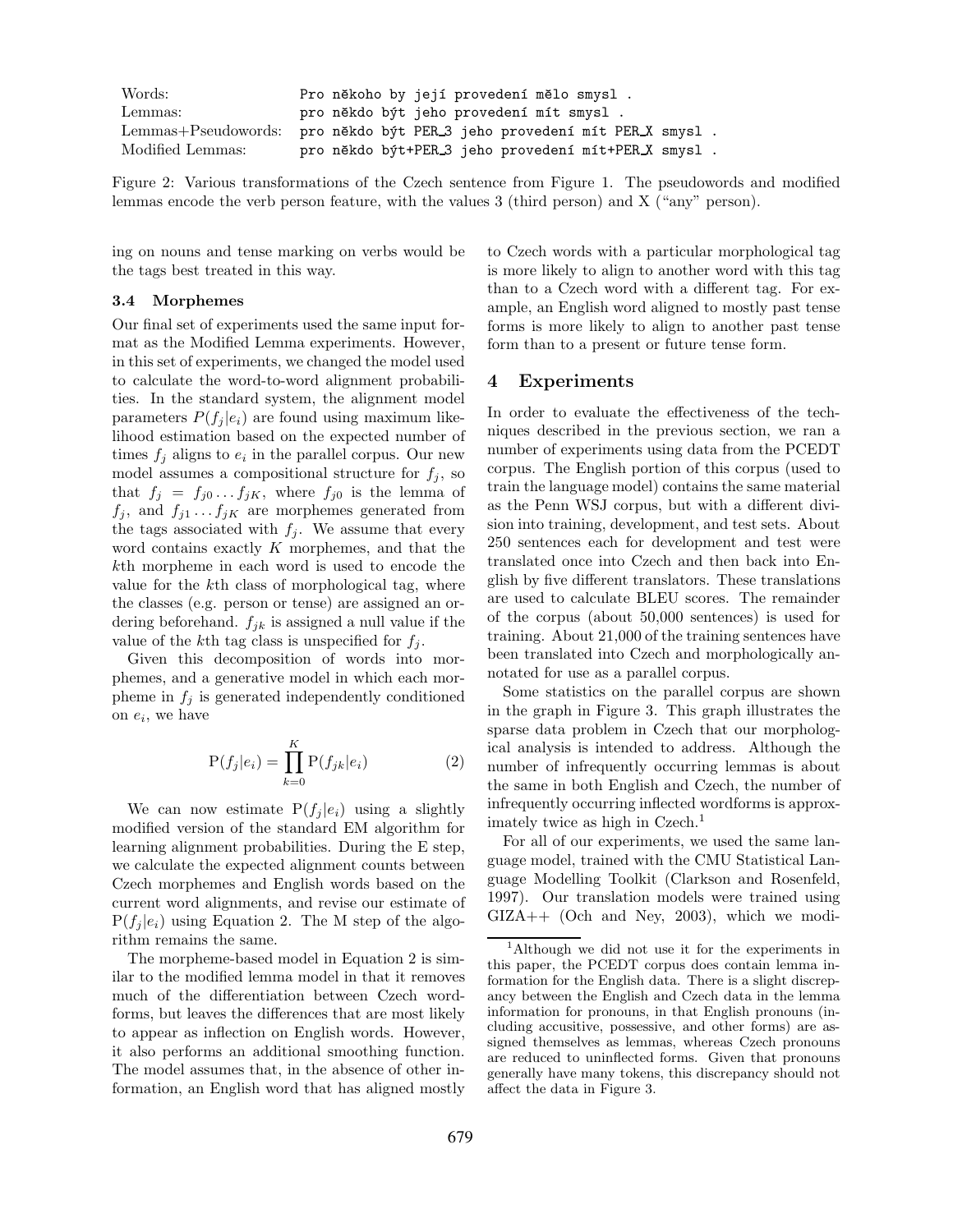

Figure 3: The number of items (full wordforms or lemmas) y appearing in the parallel corpus with a token count of x.

fied as necessary for the morpheme-based experiments. We used the ISI ReWrite Decoder (Marcu and Germann, 2005) for producing translations. Before beginning our experiments, we obtained a baseline BLEU score by training a standard word-to-word translation model. Our baseline results indicate that the test set for this corpus is considerably more difficult than the development set: word-to-word scores were .311 (development) and .270 (test).

#### 4.1 Lemmas

As Figure 3 shows, lemmatization of the Czech corpus cuts the number of unique items by more than half, and the number of items with no more than ten occurrences by nearly half. The lemmatization BLEU scores in Table 1 indicate that this has a large impact on the quality of translation. As expected, full lemmatization performed better than word-toword translation, with an an improvement of about .04 in the development set BLEU score and .03 in the test set. (In this and the following experiments, BLEU score differences of .009 or more are significant at the .05 level.) Experiments on the development set showed that leaving certain parts of speech unlemmatized did not improve results, but lemmatizing only low-frequency words did. A frequency cutoff of 50 worked best on the development set (i.e. only words with frequency less than 50 were lemmatized). Despite the improvement on the development set, using this cutoff with the test set yielded only a non-significant improvement over full lemmatization.

The results of these lemmatization experiments support the argument that lemmatization improves translation quality by reducing data sparseness, but also removes potentially useful information. Our re-

|                    | Dev  | Test |
|--------------------|------|------|
| word-to-word       | .311 | .270 |
| lemmatize all      | .355 | .299 |
| except Pro         | .350 |      |
| except Pro, V, N   | .346 |      |
| lemmatize $n < 50$ | .370 | .306 |
| truncate all       | .353 | .283 |

Table 1: BLEU scores for the word-to-word baseline, lemmatization, and word truncation experiments.

sults suggest that lemmatizing only infrequent words may, in some cases, work better than lemmatizing all words.

As Table 1 indicates, it is possible to get some of the benefits of lemmatization without using any morphological knowledge at all. For both dev and test sets, truncating words to 6 characters (the best length on the dev set) provided a significant improvement over word-to-word translation, but was also significantly worse than the best lemmatization scores. Changing the frequency cutoff for truncation did not produce any significant differences in the BLEU score.

#### 4.2 Pseudowords

Results for the pseudoword experiments on the development set are shown in the first column of Table 2. Note that in these (and the following) experiments, we treated all words the same way regardless of their frequency, so the effects of adding morphological information are in comparison to the full lemmatization scheme. In most of our experiments, we added morphological information for only a single class of tags at a time in order to determine the effects of each class individually. The classes we used were verb person (PER), verb tense (TEN), noun number (NUM), noun case (CASE), and negation (NEG).

Most of the results of the pseudoword experiments confirm our expectations. Adding the verb person tags was helpful, and examination of the alignments revealed that they did indeed align to English pronouns with high probability. The noun number tags did not help, since plurality is expressed as an affix in English. Negation tags helped slightly, though the improvement was not significant. This is probably because negation tags are relatively infrequent, as can be seen in Table 3. The addition of pseudowords for case did not yield an improvement, probably because these pseudowords were so frequent. The additional ambiguity caused by so many extra words likely overwhelmed any positive effect.

A somewhat puzzling result is the behavior of the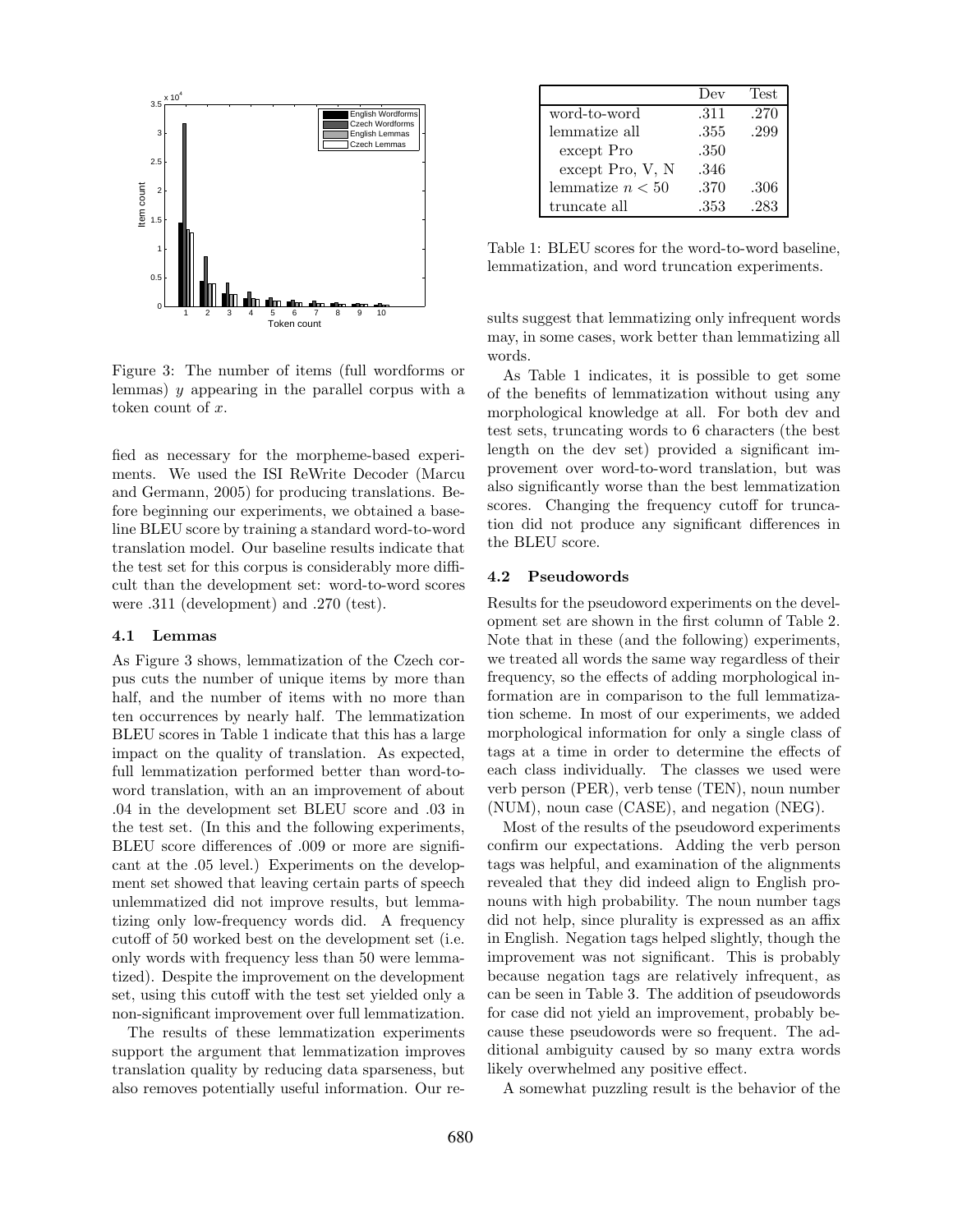| Tag type   | Pseudo | Mod-Lem | Morph |
|------------|--------|---------|-------|
| <b>PER</b> | .365   | .356    | .356  |
| <b>TEN</b> | .365   | .361    | .364  |
| PER, TEN   | .355   | .362    | .355  |
| <b>NUM</b> | .354   | .367    | .361  |
| CASE       | .353   | .340    | .337  |
| NEG        | .357   | .356    | .353  |

Table 2: BLEU scores indicating the results of incorporating the information from different classes of morphological tags in the the experiments using pseudowords (Pseudo), modified lemmas (Mod-Lem), and morphemes (Morph). Scores are from the development set. Differences of .009 are significant  $(p < .05)$ .

| Tag class  | $\operatorname{Count}$ | Avg/sentence |
|------------|------------------------|--------------|
| <b>PER</b> | 49700                  | 2.35         |
| TEN        | 47744                  | 2.26         |
| past       | 22544                  | 1.07         |
| pres       | 20291                  | 0.96         |
| fut        | 1707                   | 0.08         |
| 'any'      | 3202                   | 0.15         |
| <b>NUM</b> | 151646                 | 7.17         |
| CASE       | 151646                 | 7.17         |
| NEG        | 3326                   | 0.16         |

Table 3: Number of occurrences of each class of tags in the Czech training data.

verb tense tags. With the exception of future tense, English generally does not mark tense with an auxiliary. Yet Table 3 shows that only a very small percentage of sentences have a future tense marker, so it seems unlikely that this explains the positive effects of the tense pseudowords. In fact, we tried adding only future tense pseudowords to the lemmatized Czech data, and found that the results were no better than basic lemmatization.

The other unusual behavior we see with pseudowords is that when verb person and tense tags are combined, they seem to cancel each other out, resulting in a score that is no better than lemmatization alone. Examination of the alignments did not reveal any obvious reason for this effect.

#### 4.3 Modified Lemmas

As shown in the second column of Table 2, the number and tense tags yield an improvement under the modified lemma transformation, while the person tags do not. Again, this confirms our predictions based on the morphology of English.

Our results using the case tags under this model

actually decreased performance, but this is not surprising given that differentiating Czech lemmas based on case marking creates as much as a 7-way split of the data (there are seven cases in Czech), without adding much information that would be useful in English.

#### 4.4 Morphemes

BLEU scores for the morpheme-based model are given in the third column of Table 2. None of the differences in scores between this model and the modified lemma model are significant, although the trend for most of the tag classes is for this model to perform slightly worse. This suggests that the type of smoothing induced by the morpheme-based model may not be as helpful as simply attempting to create Czech words that reflect the same morphological distinctions as the English words. In Section 5, we propose a generalized version of the morpheme model that might be an improvement.

#### 4.5 Combined Model

In the experiments described so far, we used only a single method at a time of incorporating morphological information into the translation process. However, it is straightforward to combine the pseudoword method with either the modified-lemma or morpheme-based methods by using pseudowords for certain tags and attaching others to the Czech lemmas. The experiments described above allowed us to confirm our intuitions about how each class of tags should be treated under such a combined model. We then created a model using the pseudoword treatment of the person and negation tags, and the modified lemma treatment of number and tense. We did not use the case tags in this model, since they did not seem to yield an improvement in any of the three basic morphological models.

Our combined model achieved a BLEU score of .390 (development) and .333 (test), outperforming the models in all of our previous experiments.

# 5 Discussion

The results of our experiments provide additional support for the findings of previous researchers that using morphological analysis can improve the quality of statistical machine translation for highly-inflected languages. While human judgment is probably the best metric for evaluating translation quality, our use of the automatically-derived BLEU score allowed us to easily compare many different translation models and evaluate the effects of each one individually. We found that simple lemmatization, by significantly reducing the sparse data problem, was quite effective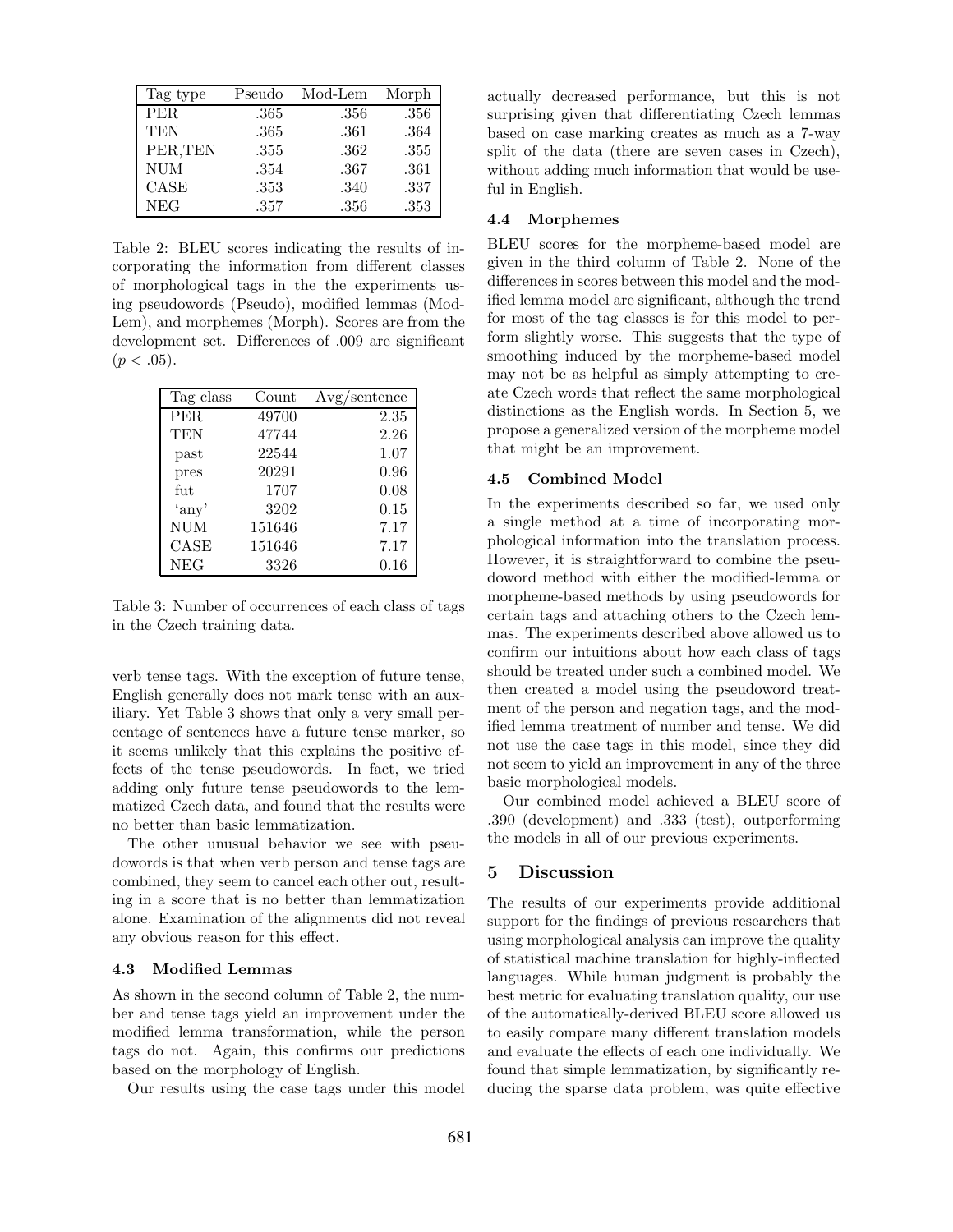despite the loss of information involved. Lemmatizing the less frequent words in the corpus seemed to increase performance slightly, but these results were inconclusive. Word truncation, which requires no morphological information at all, was effective at increasing scores over the word-to-word baseline, but did not perform quite as well as lemmatization. This result conflicts with Och's (Och, 1995), and is likely due to the much smaller size of our corpus. In any case, our results suggest that lemmatization or word truncation could yield a significant improvement in the quality of translation from a highly-inflected to a less-inflected language, even when limited morphological information is available.

Our primary results concern the use of full morphological information. We found that certain tags were more useful when we treated them as discrete input words, while others provided a greater benefit when attached directly to their lemmas. The best choice of which method to use for each class of tags seems to correspond closely with how that class of information is expressed in English (either using function words or inflection). In a sense, the goal of the morphological analysis is to make the Czech input data more English-like by suppressing unnecessary morphological distinctions and expressing necessary distinctions in ways that are similar to English. This sort of procedure could be taken further by incorporating syntactic information as well, but as we stated earlier, our goal was to determine exactly how much benefit we could derive from a strictly morphological approach.

In the work we have presented, the output language (English) is low in inflection. We therefore considered it less important to perform morphological analysis on the English data. However, we expect that the work described here could be generalized to highly inflected output languages by doing morphological analysis on both the input and output languages. The most promising way to do this seems to be by extending the morpheme-based translation model in Equation 2 to incorporate morphemes in both languages, so that

$$
P(f_j|e_i) = \prod_{k=0}^{K} P(f_{jk}|e_{ik})
$$
\n(3)

where  $f_{ik}$  are the morphemes in the input language, and  $e_{ik}$  are the corresponding morphemes in the output language. This extended model may also prove a benefit to Czech-English translation; we are currently investigating this possibility.

In this work, we used a word-based translation system due to the availability of source code that could be modified for our morph experiments. An obvious extension to the current work would be to move to a phrase-based translation system. One advantage of phrase-based models is their ability to align phrases in one language to morphologically complex words in the other language. However, this feature still suffers from the same sparse data problems as a word-based system: if a morphologically complex word only appears a handful of times in the training corpus, the system will have difficulty determining its (phrasal or word) alignment. We expect that morphological analysis would still be helpful in this situation, at the very least because it can be used to remove distinctions that appear in only one language.

# 6 Conclusion

In this paper we used morphological analysis of Czech to improve a Czech-English statistical machine translation system. We have argued that this improvement was primarily due to a reduction of the sparse data problem caused by the highly inflected nature of Czech. An alternative method for reducing sparse data is to use a larger parallel corpus; however, it is often easier to obtain additional monolingual resources, such as a morphological analyzer or tagged corpus, than additional parallel data for a specific language pair. For that reason, we believe that the approach taken here is a promising one.

We have described several different ways of using morphological information for machine translation, and have shown how these can be combined to yield an improved translation model. In general, we would not expect the exact combination of techniques that yielded our best results for Czech-English to be optimal for other language pairs. Rather, we have suggested that these techniques should be combined in a way that makes the input language more similar to the output language. Although this combination will need to be determined for each language pair, the general approach outlined here should provide benefits for any MT system involving a highly inflected language.

# Acknowledgements

We would like to thank Eugene Charniak and the members of BLLIP for their encouragement and helpful suggestions. This research was partially supported by NSF awards IGERT 9870676 and ITR 0085940.